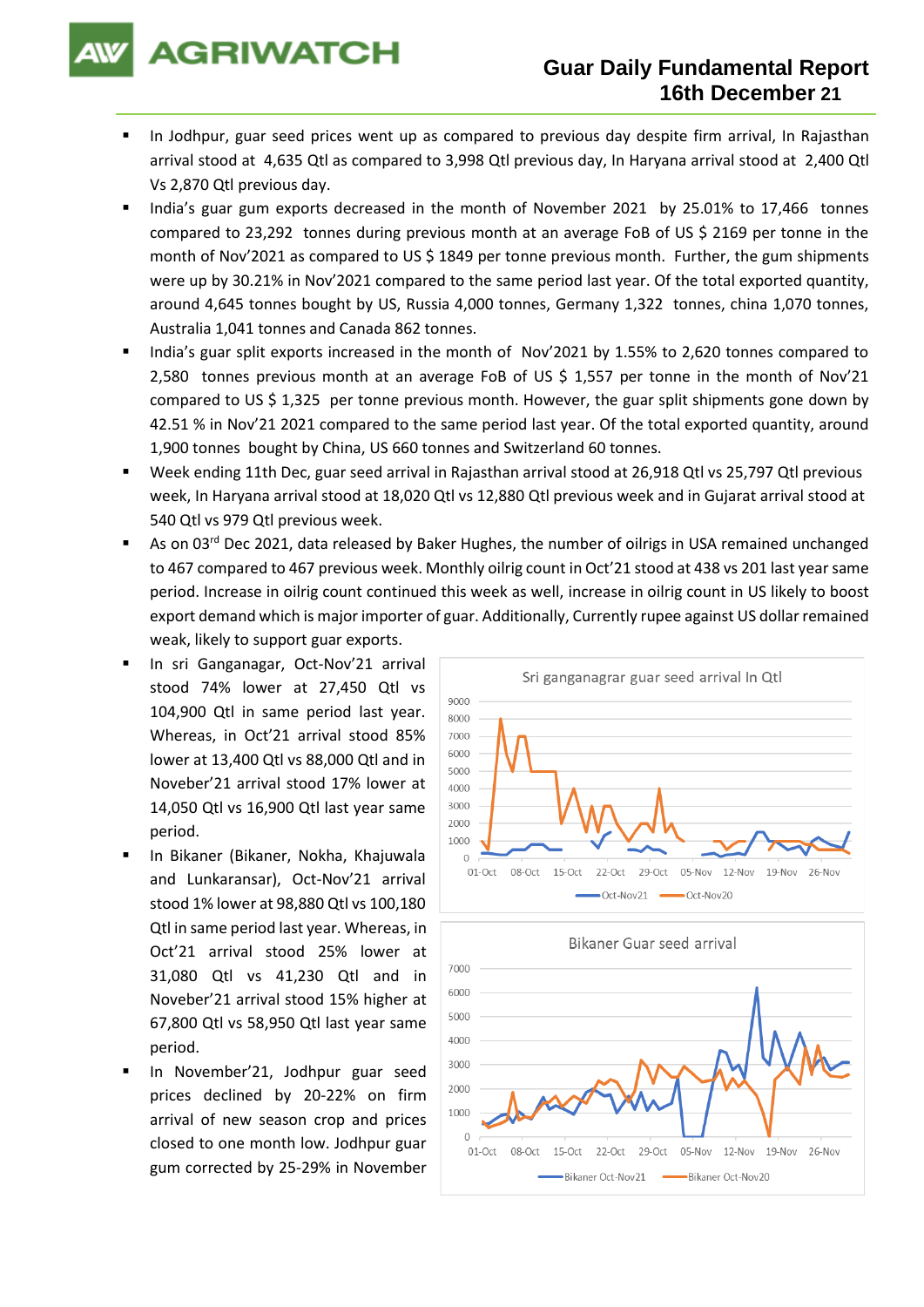

followed by weakness in guar seed prices. However, guar seed prices are still more than 45% higher YoY on lower production expectation.

- As per sources, farmers are willing to hold more guar produce this year due to anticipation of higher prices in future.
- According to Rajasthan govt 2021-22 first advance estimates, Guar seed production estimate pegged at 13.73 lakh tonnes vs 11.36 lakh tonne last year, Additionally, 2021-22 acreage stood at 21.13 lakh hectare as compared to 24.84 lakh hectare last year. Yield pegged higher at 650 kg/Ha vs 458 kg/Ha last year.
- According to Gujarat govt 2021-22 first advance estimates, Guar Seed production estimate pegged at 1.01 lakh tonne Vs 0.85 Lakh tonnes last year, Additionally, 2021-22 acreage stood at 1.21 lakh ha Vs 1.22 lakh ha. Yield pegged higher at 873 kg/ha Vs 699 Kg/ Ha last year.
- According to the provisional data from Agricultural and Processed Food Products Export Development Authority (APEDA), the guar gum exports from India increased by 30% to 1.07 lakh tonnes during April-July (2020-2021) this fiscal vs 0.82 lakh tonnes during the corresponding period last year. In value terms, the exports witnessed a decline of 27% to Rs. 865 crores vs Rs. 683 Cr. crores same period last year.

#### **Previous Updates:**

- India's guar gum exports increased in the month of October 2021 by 21.74% to 23,292 tonnes compared to 19,132 tonnes during previous month at an average FoB of US \$ 1849 per tonne in the month of Oct'2021 as compared to US \$ 1756 per tonne previous month. Further, the gum shipments were up by 62.53% in Oct'2021 compared to the same period last year. Of the total exported quantity, around 10,083 tonnes bought by US, Russia 3,327 tonnes, Germany 2,711 tonnes, china 789 tonnes, Australia 466 tonnes and Canada 911 tonnes.
- India's guar split exports decreased in the month of Oct'2021 by 29.51% to 2,580 tonnes compared to 3,660 tonnes previous month at an average FoB of US \$ 1325 per tonne in the month of Oct'21 compared to US \$ 1,370 per tonne previous month. However, the guar split shipments gone down by 24.78 % in Oct 2021 compared to the same period last year. Of the total exported quantity, around 1,900 tonnes bought by China, US 500 tonnes and Netherland 120 tonnes.
- Outlook: The guar seed and guar gum prices are likely to trade with weak to steady bias amid firm arrival. Guar seed prices are expected to trade around Rs5200-5600/Qtl.

| NCDEX-FUTURES MARKET - Guar Seed |         |      |             |      |              |               |          |           |        |
|----------------------------------|---------|------|-------------|------|--------------|---------------|----------|-----------|--------|
| <b>Contract</b>                  | %       | Open | <b>High</b> | Low  | <b>Close</b> | <b>Volume</b> | Change   | <b>OI</b> | Change |
| <b>Dec-21</b>                    | $+0.11$ | 6137 | 6147        | 6137 | 6147         | 20            | $-8865$  | 4015      | 0      |
| Jan-22                           | $-0.45$ | 6190 | 6204        | 6120 | 6155         | 15545         | $-49345$ | 69825     | $-760$ |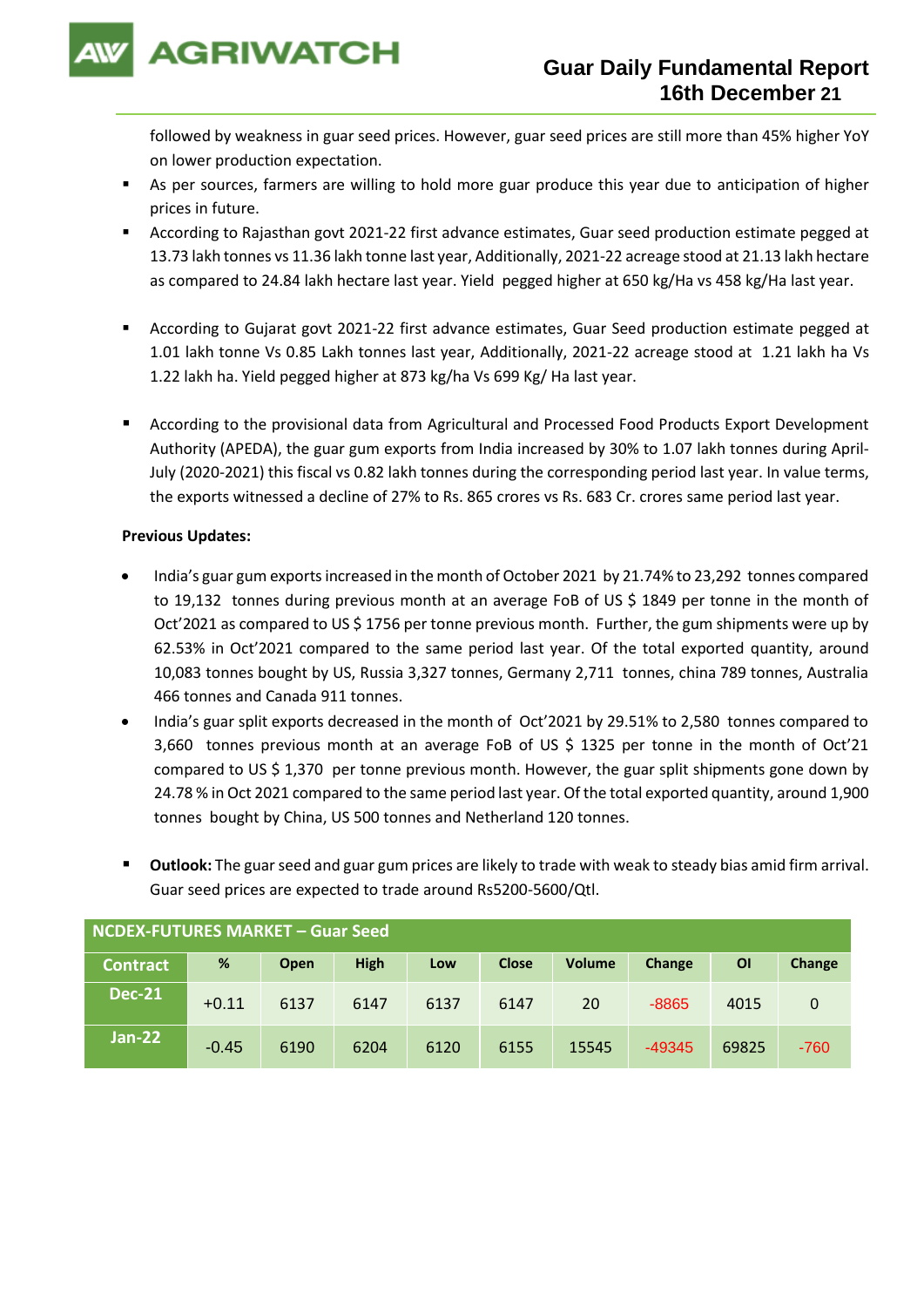

| <b>NCDEX-FUTURES MARKET- Guar Gum</b> |         |       |             |       |              |               |               |           |        |
|---------------------------------------|---------|-------|-------------|-------|--------------|---------------|---------------|-----------|--------|
| <b>Contract</b>                       | %       | Open  | <b>High</b> | Low   | <b>Close</b> | <b>Volume</b> | <b>Change</b> | <b>OI</b> | Change |
| <b>Dec-21</b>                         | $+1.20$ | 10791 | 11014       | 10753 | 10985        | 370           | $-3950$       | 650       | $-180$ |
| $Jan-22$                              | $+0.13$ | 11000 | 11160       | 10905 | 11044        | 6840          | $-16360$      | 50765     | 150    |

| <b>Guar seed Stock Position:</b> |                          |                   |                          |  |  |  |  |
|----------------------------------|--------------------------|-------------------|--------------------------|--|--|--|--|
| <b>Stocks</b>                    | <b>Demat</b>             | <b>In-Process</b> | <b>Total</b>             |  |  |  |  |
|                                  | 14-Dec-21                | 14-Dec-21         | 14-Dec-21                |  |  |  |  |
| <b>Bikaner</b>                   | 17173                    | 150               | 17323                    |  |  |  |  |
| <b>Deesa</b>                     | 138                      | -                 | 138                      |  |  |  |  |
| Sri Ganganagar                   | 1260                     | ۰                 | 1260                     |  |  |  |  |
| <b>Jodhpur</b>                   | 714                      | -                 | 714                      |  |  |  |  |
| <b>Nokha</b>                     | $\overline{\phantom{0}}$ | ۰                 | $\overline{\phantom{0}}$ |  |  |  |  |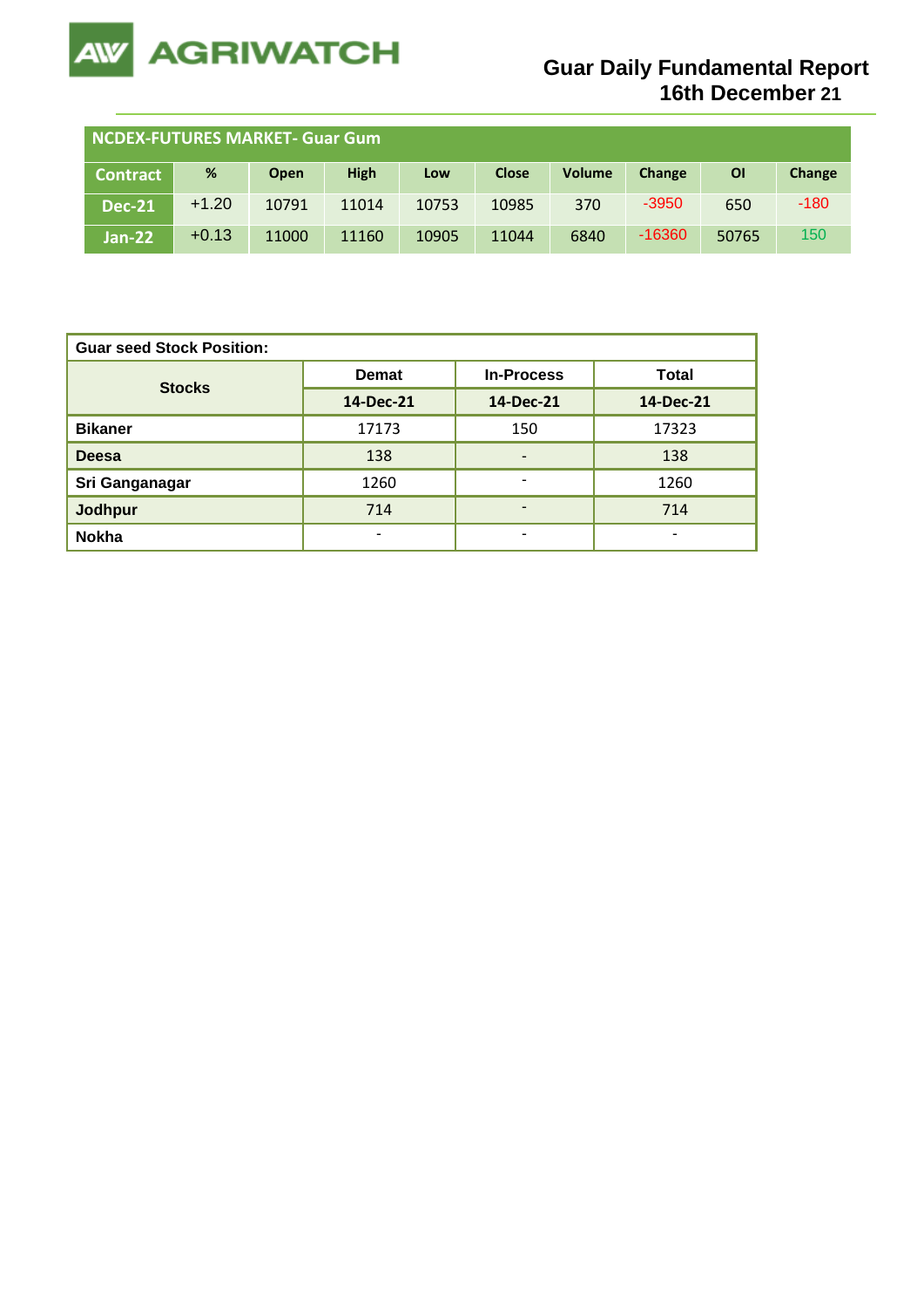

| <b>Guar Gum Stock Position:</b> |                |                   |              |  |  |  |
|---------------------------------|----------------|-------------------|--------------|--|--|--|
| <b>Stocks</b>                   | <b>Demat</b>   | <b>In-Process</b> | <b>Total</b> |  |  |  |
|                                 | 14-Dec-21      | 14-Dec-21         | 14-Dec-21    |  |  |  |
| <b>Deesa</b>                    | 120            | $\qquad \qquad -$ | 120          |  |  |  |
| <b>Bikaner</b>                  | 3755           | 80                | 3835         |  |  |  |
| Jodhpur                         | 14168          | 149               | 14317        |  |  |  |
| <b>Nokha</b>                    | 4169           | 30                | 4199         |  |  |  |
| <b>Sri Ganganagar</b>           | 90             | $\qquad \qquad -$ | 90           |  |  |  |
|                                 |                |                   | 15-Dec-21    |  |  |  |
| <b>Churi and Korma Prices:</b>  |                |                   | 15-Dec-21    |  |  |  |
| <b>Commodity</b>                | <b>Center</b>  |                   | Rs./75 kg.   |  |  |  |
| Churi                           | Jodhpur        |                   | 2300         |  |  |  |
| <b>Korma</b>                    | Jodhpur        |                   | 3500         |  |  |  |
| <b>Churi</b>                    | Sri Ganganagar |                   | <b>NA</b>    |  |  |  |
| <b>Korma</b>                    | Sri Ganganagar |                   | <b>NA</b>    |  |  |  |

| <b>Guar Export Prices:</b>         | 15-Dec-21                   | 15-Dec-21     |               |
|------------------------------------|-----------------------------|---------------|---------------|
|                                    | Variety                     | Value (Rs/Kg) | Value (\$/MT) |
| <b>Guargum/Split (Mundra Port)</b> |                             | <b>NR</b>     | <b>NR</b>     |
| <b>Guargum Powder</b>              | 200 Mesh 5000<br><b>CPS</b> | <b>NR</b>     | <b>NR</b>     |
|                                    | 200 Mesh 3500<br><b>CPS</b> | <b>NR</b>     | <b>NR</b>     |
| <b>Guargum Meal</b>                | Meal 40%                    | <b>NR</b>     | <b>NR</b>     |
|                                    | Meal 50%                    | <b>NR</b>     | <b>NR</b>     |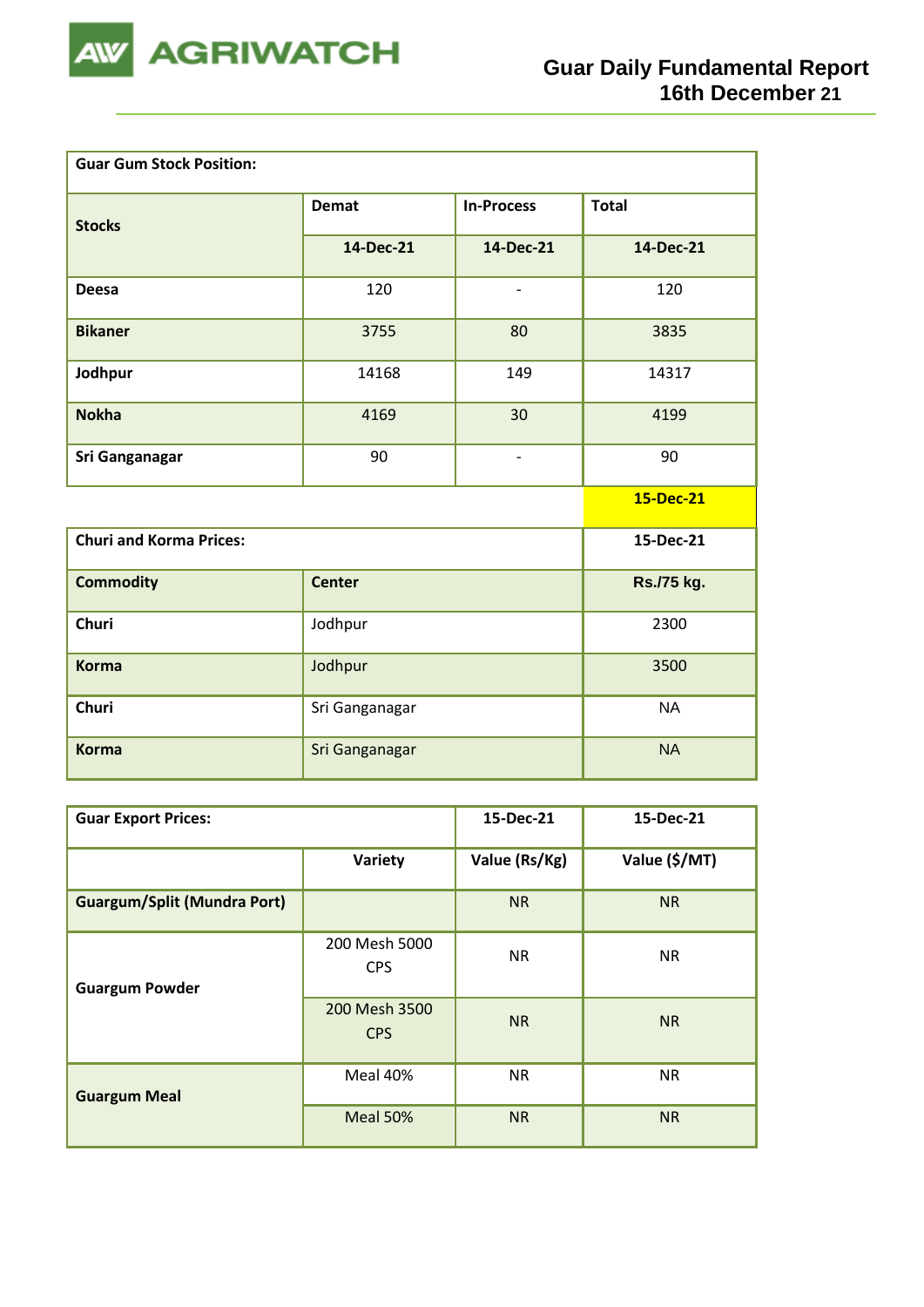

| <b>Guar seed EDD:</b> |                          |                          |                          |                          |                          |
|-----------------------|--------------------------|--------------------------|--------------------------|--------------------------|--------------------------|
|                       | 10-Jan-21                | 10-Feb-22                | 10-Mar-22                | 10-Apr-22                | 10-May-22                |
| <b>Bikaner</b>        | 1582                     | 502                      | 40                       | 20                       | 3783                     |
| <b>Deesa</b>          | $\overline{\phantom{0}}$ | $\overline{a}$           | ٠                        | -                        | $\overline{\phantom{a}}$ |
| Sri Ganganagar        | $\overline{a}$           | $\overline{\phantom{a}}$ |                          |                          | 371                      |
| Jodhpur               | $\overline{\phantom{0}}$ | $\overline{\phantom{0}}$ | $\overline{\phantom{0}}$ | $\overline{\phantom{a}}$ | 50                       |
| <b>Nokha</b>          |                          | $\overline{\phantom{0}}$ | $\overline{\phantom{a}}$ | -                        | $\overline{\phantom{a}}$ |

| <b>Guar Gum EDD:</b> |                          |                          |                          |                          |                          |  |  |  |
|----------------------|--------------------------|--------------------------|--------------------------|--------------------------|--------------------------|--|--|--|
|                      | 10-Jan-21                | 10-Feb-22                | 10-Mar-22                | 10-Apr-22                | 10-May-22                |  |  |  |
|                      |                          |                          |                          |                          |                          |  |  |  |
| <b>Deesa</b>         | $\overline{\phantom{0}}$ | $\overline{\phantom{0}}$ | $\overline{\phantom{a}}$ | $\overline{\phantom{0}}$ | $\overline{\phantom{0}}$ |  |  |  |
| <b>Bikaner</b>       | 314                      | 74                       | 596                      | $\overline{\phantom{0}}$ | 1220                     |  |  |  |
| Jodhpur              | 80                       | 313                      | 546                      | 690                      | 3360                     |  |  |  |
| <b>Nokha</b>         | 170                      | 339                      | 249                      | 389                      | 1220                     |  |  |  |
| Sri Ganganagar       | $\overline{\phantom{0}}$ | 10                       | $\overline{\phantom{0}}$ | 30                       | 40                       |  |  |  |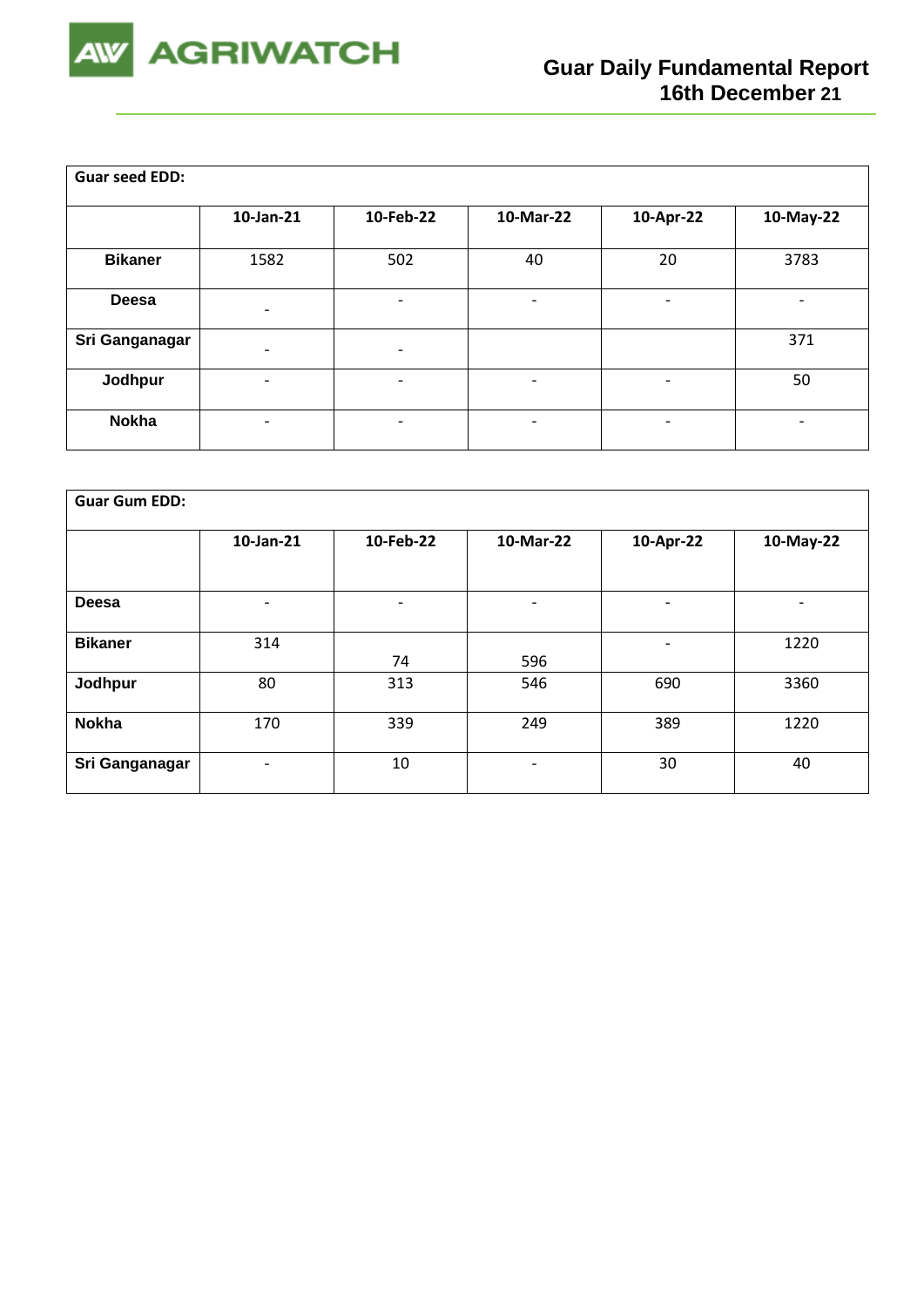

| <b>Guar Seed Prices at Key Spot Markets:</b> |                    |                           |           |                 |                              |  |  |
|----------------------------------------------|--------------------|---------------------------|-----------|-----------------|------------------------------|--|--|
| <b>Commodity</b>                             |                    |                           |           | Prices (Rs/Qtl) |                              |  |  |
| <b>Guar Seed</b>                             | <b>District</b>    | <b>Centre</b>             | 15-Dec-   | <b>14-Dec-</b>  | <b>Change</b>                |  |  |
|                                              |                    |                           | 21        | 21              |                              |  |  |
|                                              | Jodhpur            | Jodhpur (Loose)           | 6000      | 5900            | 100                          |  |  |
|                                              |                    | Jodhpur(Delivery)         | 6300      | 6195            | 105                          |  |  |
|                                              |                    | Sri-Ganganagar(Loose)     | 6000      | 5900            | 100                          |  |  |
|                                              |                    | Sri-Ganganagar (Delivery) | 6150      | 6050            | 100                          |  |  |
|                                              | Sri-Ganganagar     | Rawla (Loose)             | 5800      | 5780            | 20                           |  |  |
|                                              |                    | Gharsana (Loose)          | 5900      | 5975            | $-75$                        |  |  |
|                                              |                    | Raisinghnagar (Loose)     | 6100      | 6090            | 10                           |  |  |
|                                              |                    | Bikaner (Loose)           | 5850      | 5750            | 100                          |  |  |
|                                              |                    | Bikaner (Delivery)        | 6143      | 6038            | 105                          |  |  |
|                                              |                    | Nokha(Loose)              | 5750      | 5650            | 100                          |  |  |
| Rajasthan                                    | <b>Bikaner</b>     | Nokha (Delivery)          | 6038      | 5933            | 105                          |  |  |
|                                              |                    | Khajuwala (Loose)         | 5650      | 5600            | 50                           |  |  |
|                                              |                    | Khajuwala (Delivery)      | 5933      | 5880            | 53                           |  |  |
|                                              |                    | Lunkaransar (Loose)       | 5700      | 5550            | 150                          |  |  |
|                                              | Hanumangarh        | Hanumangarh (Loose)       | 5800      | 5700            | 100                          |  |  |
|                                              |                    | Hanumangarh (Delivery)    | 6090      | 5985            | 105                          |  |  |
|                                              |                    | Nohar (Loose)             | <b>NR</b> | <b>NR</b>       |                              |  |  |
|                                              |                    | Pilibanga (Loose)         | 5960      | 5610            | 350                          |  |  |
|                                              | <b>Nagaur</b>      | Nagaur (Loose)            | 5600      | 5750            | $-150$                       |  |  |
|                                              | Churu              | Churu (Delivery)          | 5500      | 5400            | 100                          |  |  |
|                                              | <b>Alwar</b>       | Alwar (Loose)             | 4700      | 5200            | $-500$                       |  |  |
|                                              |                    | Adampur (Loose)           | 5600      | 5600            | <b>Unch</b>                  |  |  |
|                                              | Hisar              | Adampur (Delivery)        | 5880      | 5880            | <b>Unch</b>                  |  |  |
|                                              |                    | Bhiwani (Delivery)        | 5925      | 6000            | $-75$                        |  |  |
|                                              | <b>Bhiwani</b>     | Siwani (Loose)            | 5900      | 5650            | 250                          |  |  |
| Haryana                                      |                    | Sirsa (Loose)             | 5800      | 5600            | 200                          |  |  |
|                                              |                    | Dhabwali (Loose)          | <b>NR</b> | <b>NR</b>       | -                            |  |  |
|                                              | <b>Sirsa</b>       | Dhabwali (Delivery)       | <b>NR</b> | <b>NR</b>       | $\blacksquare$               |  |  |
|                                              |                    | Ellanabad (Loose)         | <b>NR</b> | <b>NR</b>       | $\qquad \qquad \blacksquare$ |  |  |
|                                              | Fatehabad          | Fatehabad (Loose)         | 5700      | 5500            | 200                          |  |  |
|                                              | <b>Banaskantha</b> | Deesa (Loose)             | 3750      | 3800            | $-50$                        |  |  |
|                                              | Patan              | Patan (Loose)             | 5600      | 5310            | 290                          |  |  |
| Gujarat                                      | Rajkot             | Rajkot (Loose)            | 5675      | 5500            | 175                          |  |  |
|                                              | Jamnagar           | Dhrol (Loose)             | NA        | <b>NA</b>       | $\blacksquare$               |  |  |
| <b>Madhya Pradesh</b>                        | <b>Gwalior</b>     | Dabra (Loose)             | <b>NA</b> | <b>NA</b>       | $\blacksquare$               |  |  |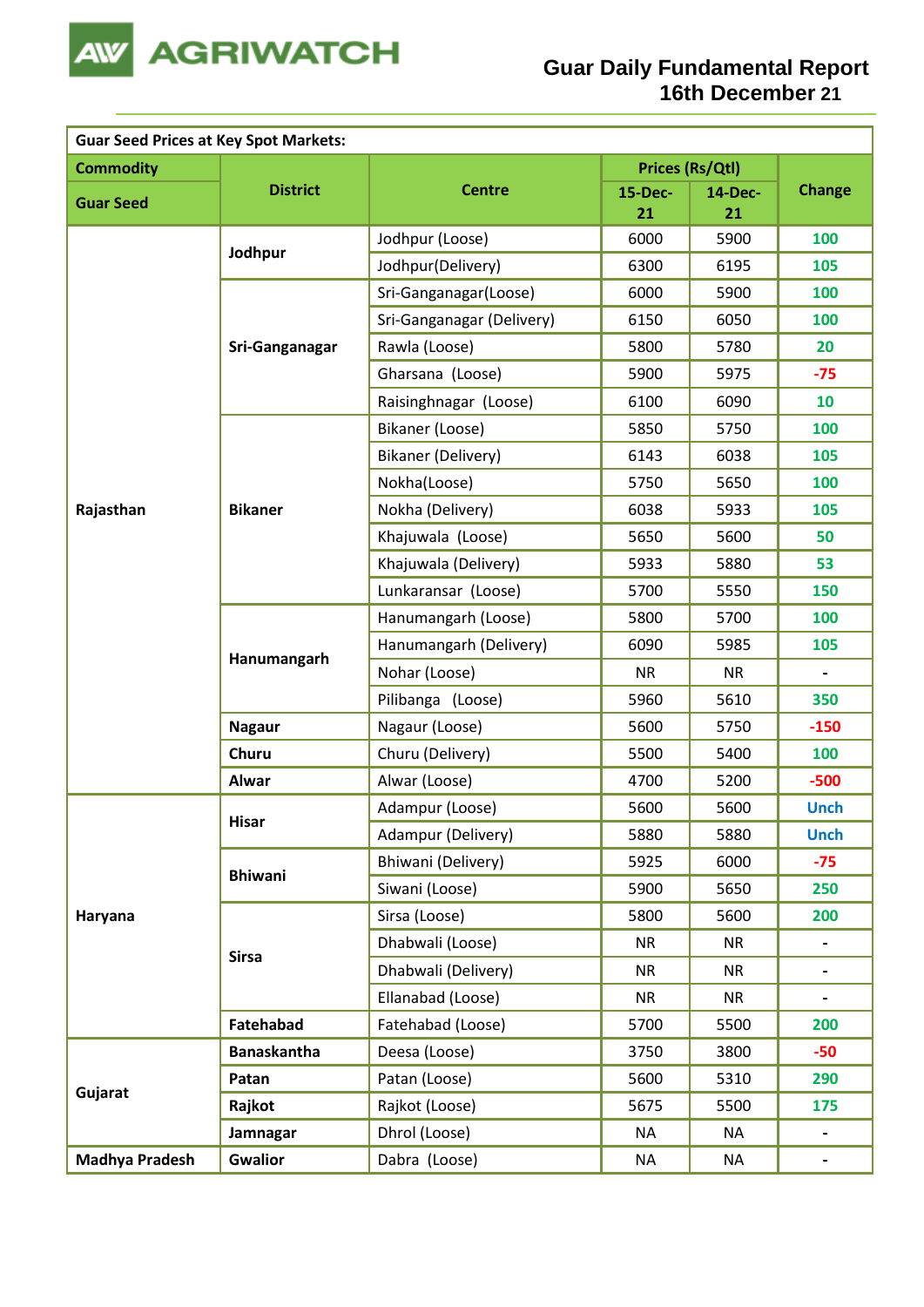

## **Guar Daily Fundamental Report 16th December 21**

| <b>Guar Gum</b> |                  |           |           |           |                |
|-----------------|------------------|-----------|-----------|-----------|----------------|
| Rajasthan       | Jodhpur          | Jodhpur   | 10700     | 10700     | <b>Unch</b>    |
|                 | Alwar            | Alwar     | <b>NR</b> | <b>NR</b> | $\blacksquare$ |
|                 | Hanumangarh      | Nohar     | <b>NR</b> | <b>NR</b> | $\blacksquare$ |
|                 | <b>Bhiwani</b>   | Bhiwani   | 10600     | 10700     | $-100$         |
|                 | <b>Sirsa</b>     | Sirsa     | 10600     | 10600     | <b>Unch</b>    |
| Haryana         |                  | Dhabwali  | <b>NR</b> | <b>NR</b> | $\blacksquare$ |
|                 |                  | Ellanabad | <b>NR</b> | <b>NR</b> | $\blacksquare$ |
|                 | <b>Fatehabad</b> | Fatehabad | 10500     | 10400     | 100            |

| <b>Guar Seed Arrivals in Key Centers</b> |                    |                |               |                            |                          |  |  |
|------------------------------------------|--------------------|----------------|---------------|----------------------------|--------------------------|--|--|
| <b>Commodity</b>                         |                    |                |               | <b>Arrivals (Quintals)</b> |                          |  |  |
| <b>Guar Seed</b>                         | <b>District</b>    | <b>Centre</b>  | 15-Dec-<br>21 | <b>14-Dec-</b><br>21       | <b>Change</b>            |  |  |
|                                          | Jodhpur            | Jodhpur        | 100           | 23                         | 77                       |  |  |
|                                          |                    | Sri-Ganganagar | 700           | 400                        | 300                      |  |  |
|                                          | Sri-Ganganagar     | Rawla          | 80            | 90                         | $-10$                    |  |  |
|                                          |                    | Gharsana       | 80            | 106                        | $-26$                    |  |  |
|                                          |                    | Raisinghnagar  | 120           | 150                        | $-30$                    |  |  |
|                                          |                    | <b>Bikaner</b> | 1500          | 800                        | 700                      |  |  |
|                                          | <b>Bikaner</b>     | Nokha          | 100           | 800                        | $-700$                   |  |  |
| Rajasthan                                |                    | Khajuwala      | 500           | 600                        | $-100$                   |  |  |
|                                          |                    | Lunkaransar    | 800           | 1000                       | $-200$                   |  |  |
|                                          | Hanumangarh        | Hanumangarh    | 90            | 125                        | $-35$                    |  |  |
|                                          |                    | Nohar          | <b>NR</b>     | <b>NR</b>                  |                          |  |  |
|                                          |                    | Pilibanga      | 210           | 175                        | 35                       |  |  |
|                                          | <b>Nagaur</b>      | Nagaur         | 250           | 250                        | <b>Unch</b>              |  |  |
|                                          | <b>Churu</b>       | Churu          | 85            | 20                         | 65                       |  |  |
|                                          | <b>Alwar</b>       | Alwar          | 20            | 80                         | $-60$                    |  |  |
|                                          | <b>Hisar</b>       | Adampur        | 700           | 700                        | <b>Unch</b>              |  |  |
|                                          | <b>Bhiwani</b>     | <b>Bhiwani</b> | 500           | 200                        | 300                      |  |  |
|                                          |                    | Siwani         | 100           | 700                        | $-600$                   |  |  |
| Haryana                                  |                    | Sirsa          | 1000          | 1200                       | $-200$                   |  |  |
|                                          | <b>Sirsa</b>       | Dhabwali       | <b>NR</b>     | <b>NR</b>                  | $\overline{\phantom{a}}$ |  |  |
|                                          |                    | Ellanabad      | <b>NR</b>     | <b>NR</b>                  | $\overline{\phantom{a}}$ |  |  |
|                                          | <b>Fatehabad</b>   | Fatehabad      | 100           | 70                         | 30                       |  |  |
|                                          | <b>Banaskantha</b> | Deesa          | 100           | 120                        | $-20$                    |  |  |
| Gujarat                                  | Patan              | Patan          | 33            | 12                         | 21                       |  |  |
|                                          | Rajkot             | Rajkot         | 100           | 150                        | $-50$                    |  |  |